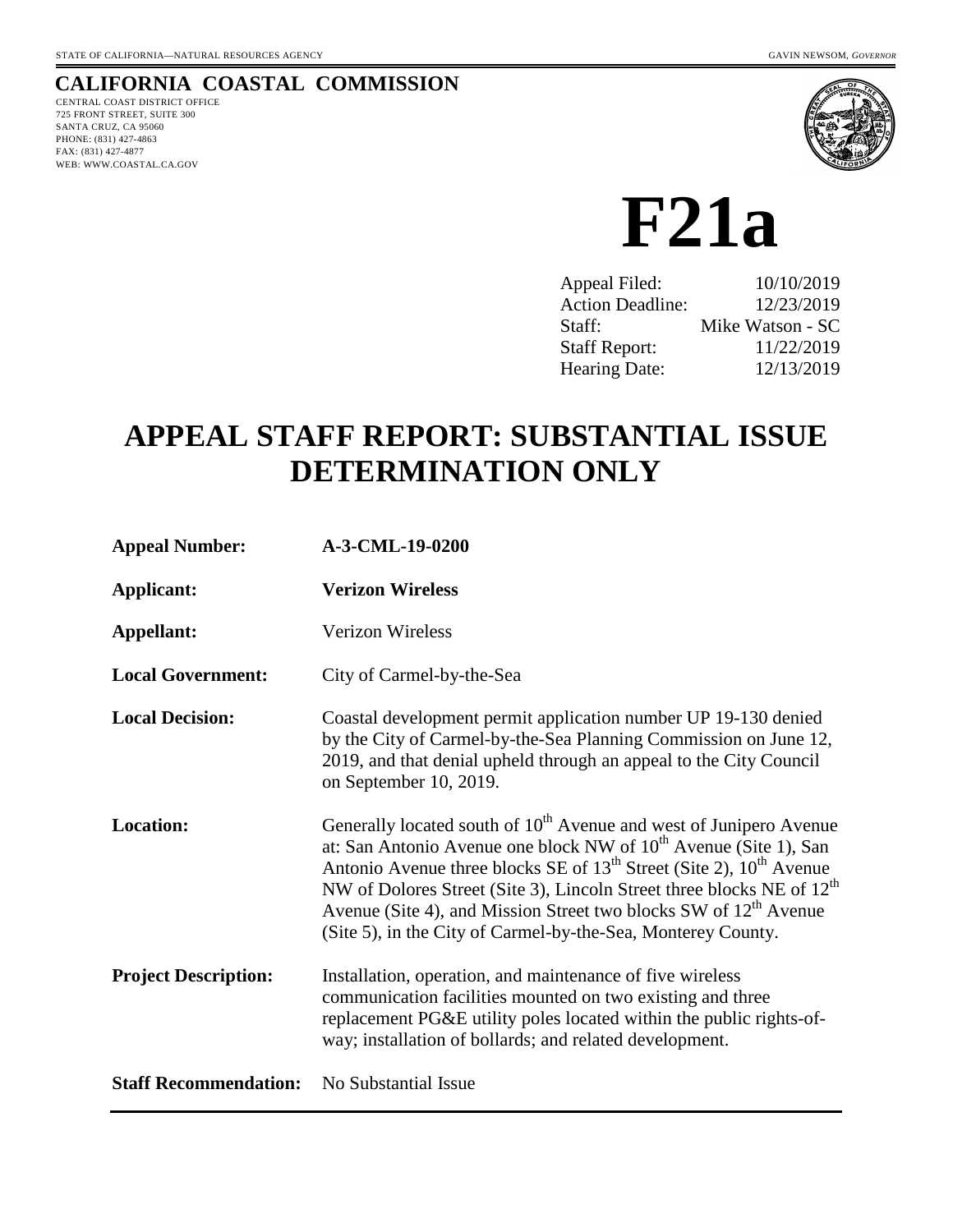**Important Hearing Procedure Note:** This is a substantial issue only hearing. Testimony will be taken only on the question of whether the appeal raises a substantial issue. Generally and at the discretion of the Chair, testimony is limited to three minutes total per side. Please plan your testimony accordingly. Only the Applicant, persons who opposed the application before the local government (or their representatives), and the local government shall be qualified to testify. Others may submit comments in writing. If the Commission determines that the appeal does raise a substantial issue, the de novo phase of the hearing will occur at a future Commission meeting, during which the Commission will take public testimony.

# **SUMMARY OF STAFF RECOMMENDATION**

The City of Carmel-by-the Sea denied a coastal development permit (CDP) for expanded wireless communication facilities mounted on two existing and three replacement utility poles at five locations within the City's low-density residential (R-1) district. The project sites are generally south of the commercial district and are bounded by Tenth Avenue and Thirteenth Avenue and Junipero Avenue and San Antonio Avenue.

Carmel is a very popular visitor destination, known around the world for its coastal setting, residential and forested landscape, and white sand beach. Carmel village is considered a unique asset of statewide and national significance and is an LUP-designated special community and a highly scenic area within the meaning of Coastal Act Sections 30253(e) and 30251.

The Appellant contends that the City's denial raises questions relating to LCP obsolescence, required findings for denial under the Federal Telecommunications Act ("TCA"), assessment of visual impacts under the LCP, and broader compliance with the TCA. After reviewing the local record, Commission staff has concluded that the denied project does not raise a substantial issue with respect to the project's conformance (specifically lack thereof) with the City's LCP.

The City has provided the factual and legal support demonstrating that the denied wireless facilities expansion was inappropriate and inconsistent with the City's LCP land use, wireless facilities, and scenic resource provisions. Specifically, all five wireless facility sites were proposed in the public rights-of-way within the low density residential (R-1) planning district where there is a strict LCP prohibition on wireless communication facilities. The Appellant did not adequately demonstrate that its wireless facilities met federal safety standards with respect to radio frequency emissions, as required by the LCP. Further, the City found that the proposed wireless facilities would create visual clutter and introduce a level of urban development into an area designated by the LCP as both highly scenic and a special community. Specifically, the City found that utility poles needed to accommodate the project would be out of scale and incompatible with both the residential character of the neighborhood and dramatically taller than the average utility pole within the R-1 district, and the canisters and equipment boxes mounted on the utility poles would create visual clutter

Finally, the Appellant's claims regarding state and federal preemption of the LCP are not a valid basis for appeal, including because the grounds for appeal to the Commission of a denial of a permit are limited to an allegation that the development conforms to the standards set forth in the certified LCP. Whether the City's decision or the certified LCP provisions themselves violate the TCA are issues outside the scope of the allowable grounds for an appeal to the Commission of a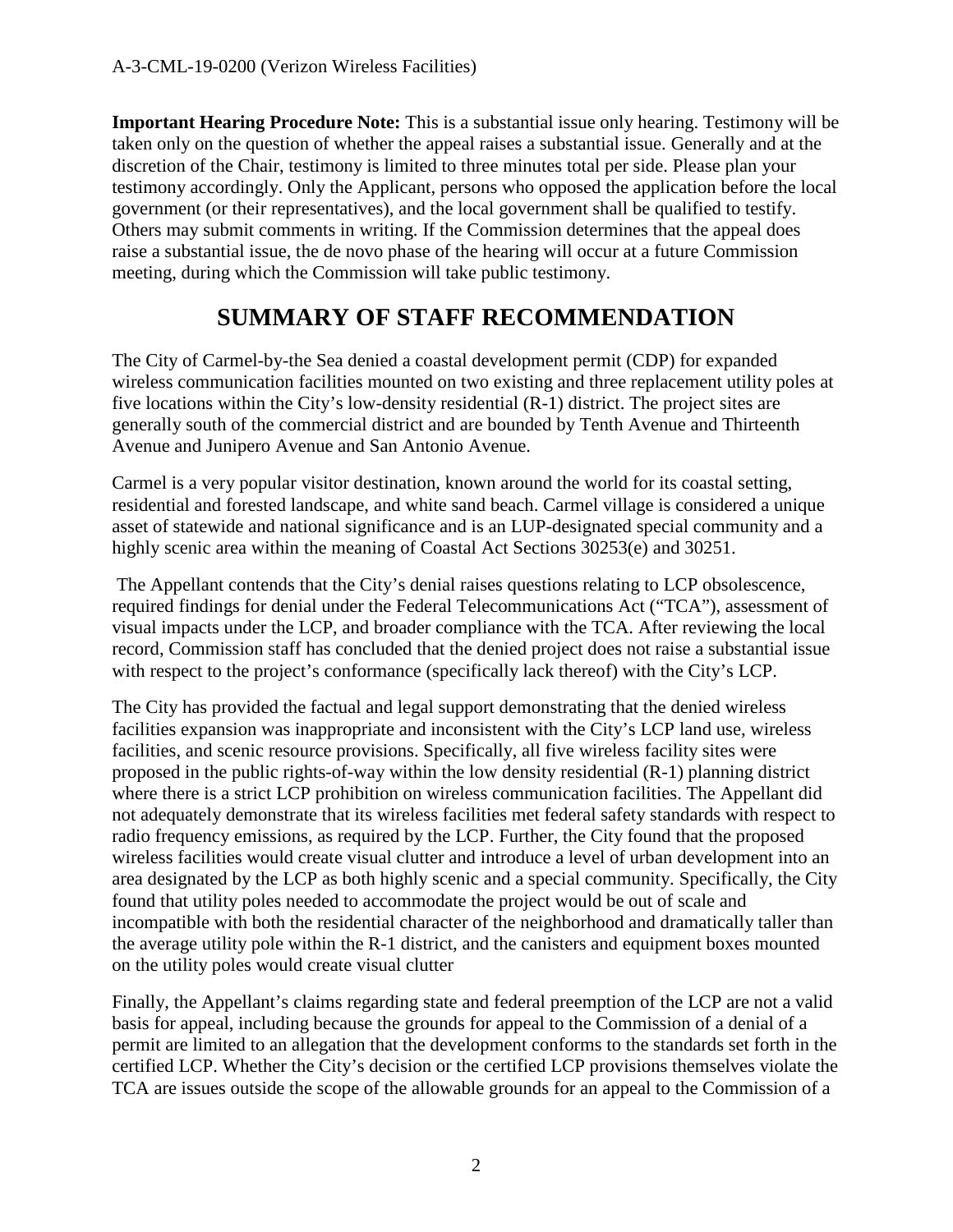denial of a CDP application. Notwithstanding the above, the City evaluated the project for consistency with the LCP and found that it did not comport with the relevant underlying LCP policies and took an action to deny the project.

As a result, staff recommends that the Commission determine that the appeal contentions do not raise a substantial LCP conformance issue, and that the Commission decline to take jurisdiction over the CDP for this project. The single motion necessary to implement this recommendation is found on page 5 below.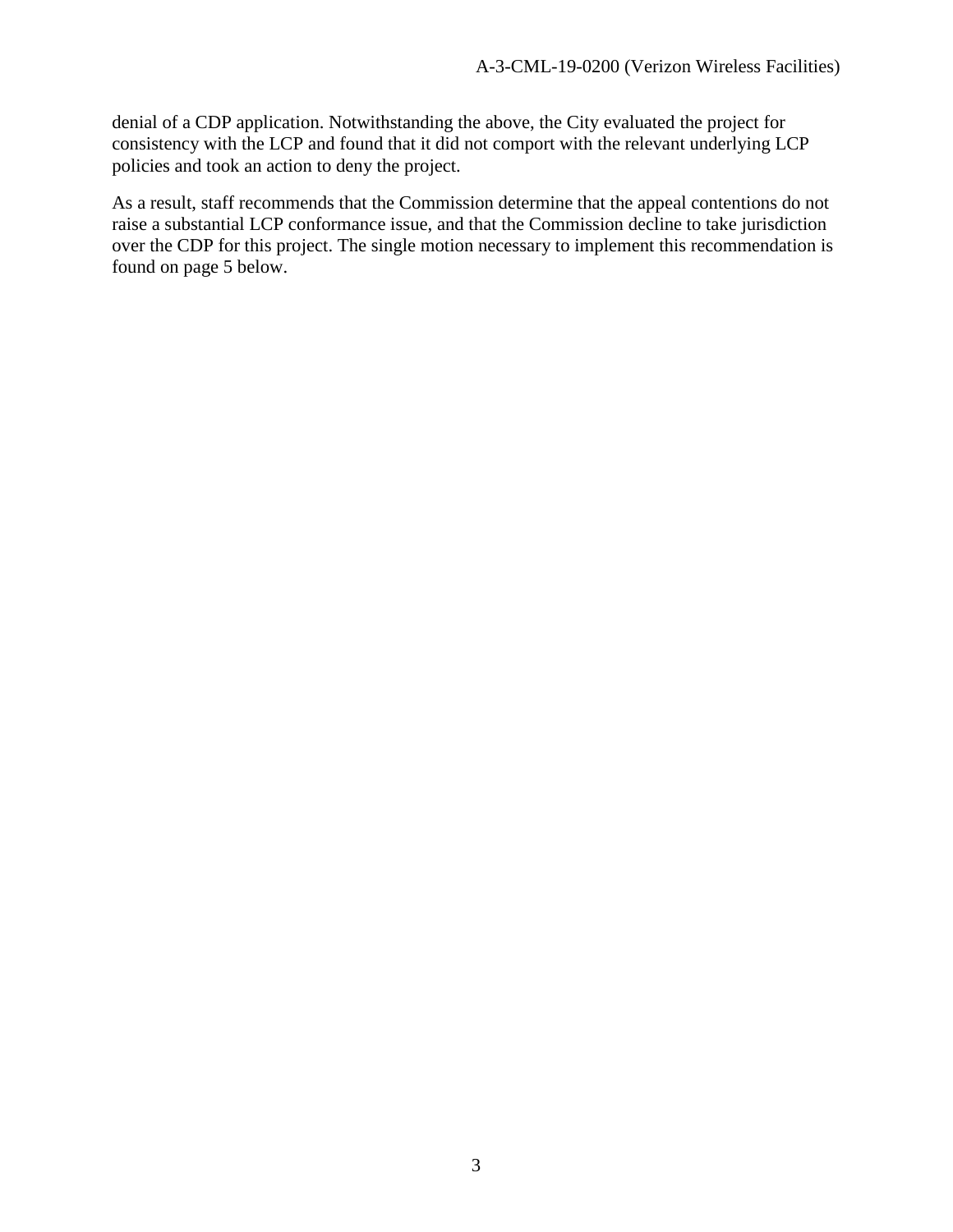# **TABLE OF CONTENTS**

| Ъ. |             |                                                                                |  |
|----|-------------|--------------------------------------------------------------------------------|--|
|    |             |                                                                                |  |
|    |             |                                                                                |  |
|    |             |                                                                                |  |
|    |             |                                                                                |  |
|    | D           |                                                                                |  |
|    | $E_{\perp}$ |                                                                                |  |
|    |             |                                                                                |  |
|    |             |                                                                                |  |
|    |             |                                                                                |  |
|    |             | 4. Appellant's Claims Regarding Preemption Are Not A Valid Basis for Appeal 13 |  |
|    | F           |                                                                                |  |

# **APPENDICES**

Appendix A – Substantive File Documents Appendix B – Staff Contact with Agencies and Groups

# **[EXHIBITS](https://documents.coastal.ca.gov/reports/2019/12/F21a/F21a-12-2019-exhibits.pdf)**

- Exhibit 1 Project Site Map
- Exhibit 2 Project Site Images and Photographic Simulations
- Exhibit 3 City's Final Local Action Notice
- Exhibit 4 Denied Project Plans
- Exhibit 5 Appeal of City's CDP Decision
- Exhibit 6 Applicable LCP Policies and Standards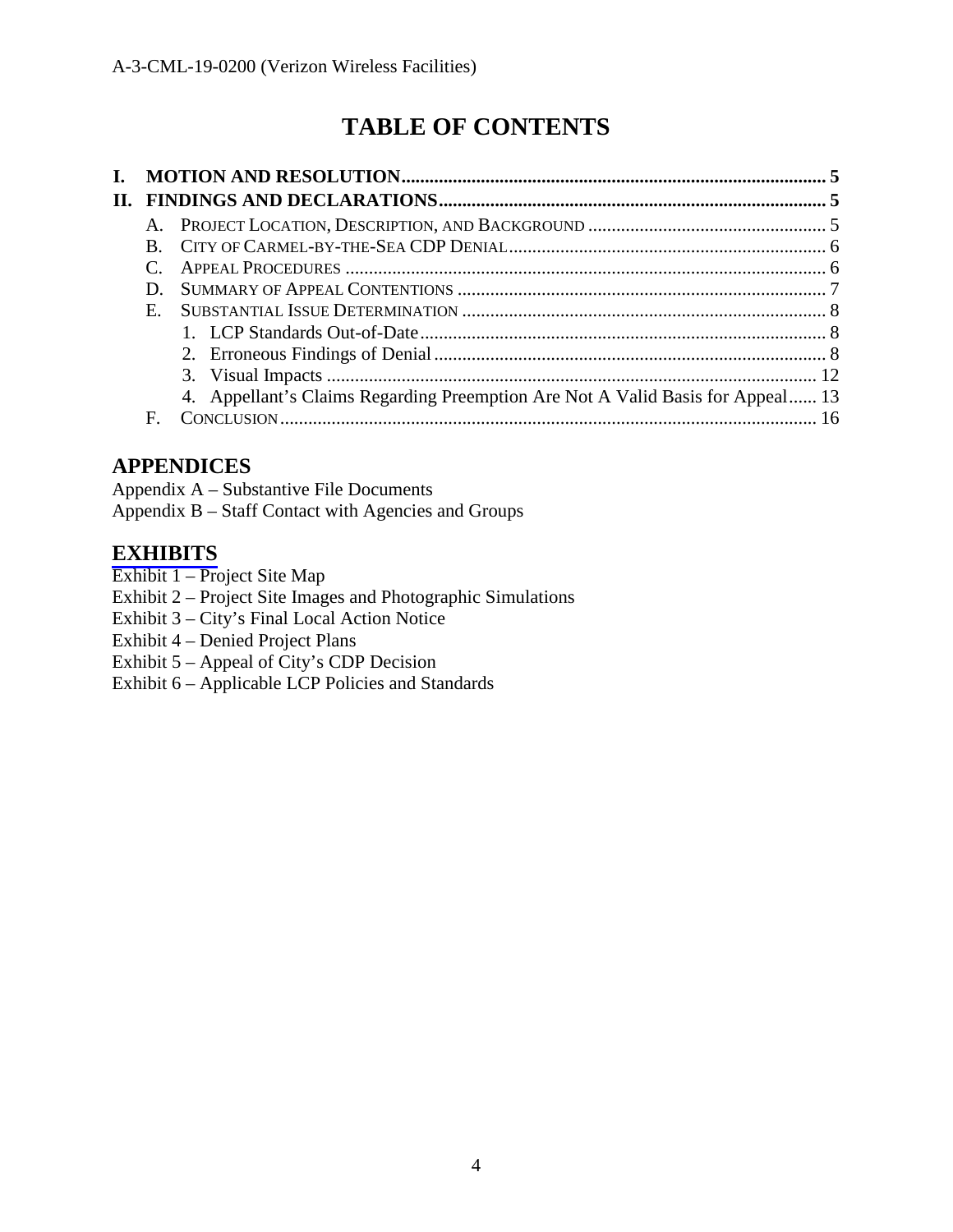# **I. MOTION AND RESOLUTION**

Staff recommends that the Commission determine that **no substantial issue** exists with respect to the grounds on which the appeal was filed. A finding of no substantial issue would mean that the Commission will not hear the application de novo and that the local action will become final and effective. To implement this recommendation, staff recommends a **YES** vote on the following motion. Passage of this motion will result in a finding of No Substantial Issue and the local action will become final and effective. The motion passes only by an affirmative vote of a majority of the Commissioners present.

*Motion: I move that the Commission determine that Appeal Number A-3-CML-19-0200 raises no substantial issue with respect to the grounds on which the appeal has been filed under Section 30603. I recommend a yes vote.*

*Resolution to Find No Substantial Issue. The Commission finds that Appeal Number A-3-CML-19-0200 does not present a substantial issue with respect to the grounds on which the appeal has been filed under Section 30603 of the Coastal Act regarding consistency with the Certified Local Coastal Plan and/or the public access and recreation policies of the Coastal Act.*

# **II. FINDINGS AND DECLARATIONS**

#### **A. PROJECT LOCATION, DESCRIPTION, AND BACKGROUND**

The City-approved project is located within the City of Carmel-by-the-Sea (Carmel). The City is located on the southern edge of the Monterey Peninsula and fronts Carmel Bay and its worldrenowned white sandy beach. It is often stated that Carmel, along with such other distinct communities as the town of Mendocino, is one of the special communities for which Coastal Act Section 30253(e) was written. Carmel is a very popular visitor destination, known around the world for its coastal setting, forested landscape, and white sand beach. As a primarily residential community, the established pattern of development in Carmel plays a key role in defining the special character of the City. Such elements include the informal streetscapes, small well-built cottages (many of which are historic homes), and the visual quality established by the diversity of architecture and integration of homes into the natural forest environment. Together, Carmel Beach, the residential and forest character, and extraordinary vistas combine to form a worldrenowned, popular, and visually striking visitor-serving destination. The village is considered a unique asset of statewide and national significance and is designated in the City's certified Land Use Plan (LUP) as a special community and a highly scenic area within the meaning of Coastal Act Sections 30253(e) and 30251.

The wireless facilities denied by the City would be located on two existing and three replacement electric utility poles at five locations within the single-family residential (R-1) zone district, which is located generally south of  $10<sup>th</sup>$  Avenue and west of Junipero Avenue. More specifically, the sites are located at: 1) San Antonio Avenue, one block northwest of  $10^{th}$  Avenue, 2) San Antonio Avenue, three blocks southeast of  $13<sup>th</sup>$  Avenue, 3)  $10<sup>th</sup>$  Avenue, northwest of Dolores Street, 4) Lincoln Street, three blocks northeast of  $12<sup>th</sup>$  Avenue, and 5) Mission Street, two blocks southwest of  $12<sup>th</sup>$  Avenue. The project includes installation of two utility pole extenders on two existing poles (each extender seven feet in height), and three utility pole replacements,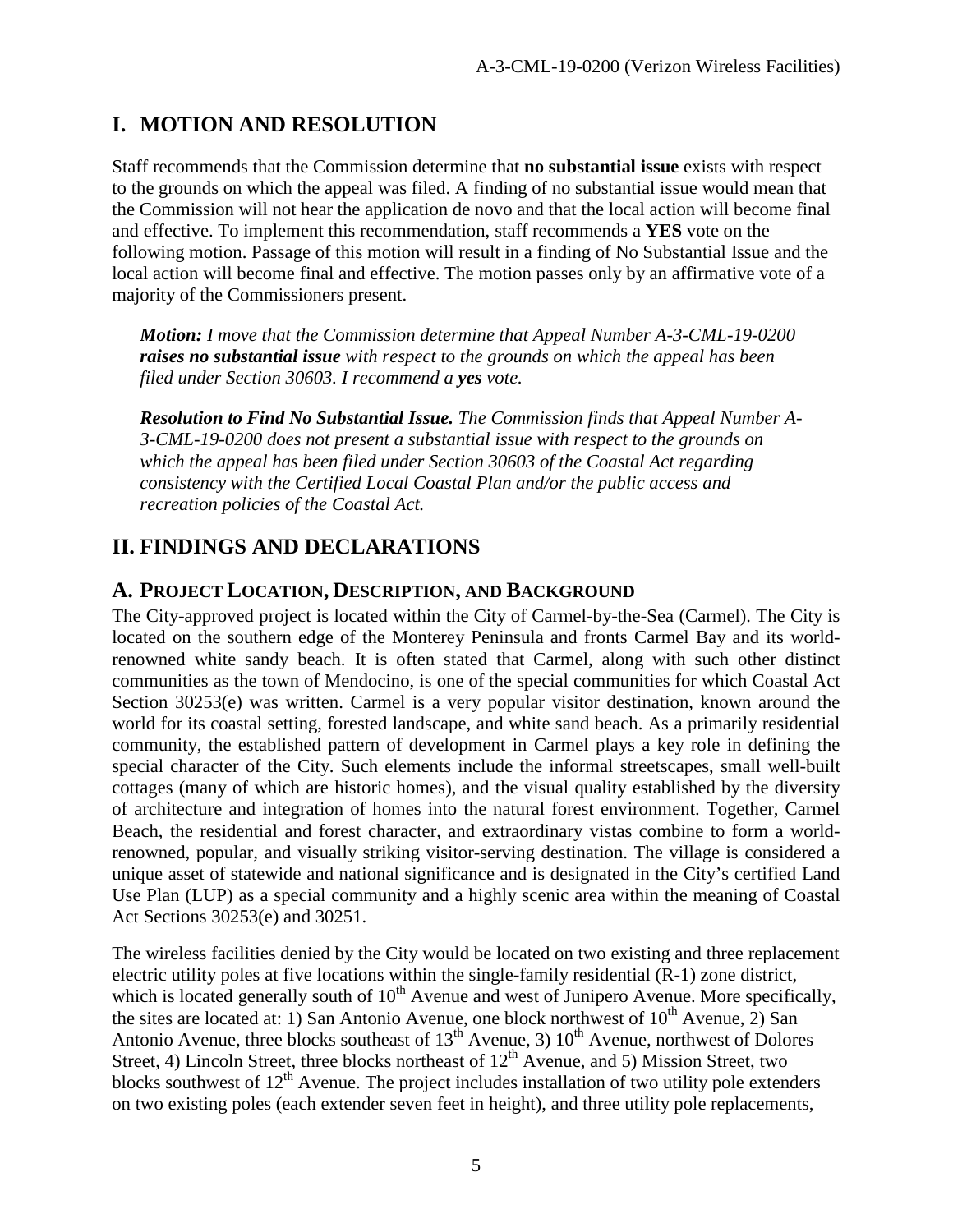with all three of the new poles being more than 11 feet greater in height than the existing poles. Each wireless facility would include a three-foot-tall canister (which would contain antennas) mounted to the top of a utility pole and a six-foot-tall equipment cabinet mounted on a utility pole nine feet above grade. The equipment cabinets would contain a remote radio unit, power supply, and other associated equipment. A disconnect switch and a PG&E smart-meter would be mounted below each equipment cabinet. Finally, bollards would be placed around the base of the three replacement utility poles (sites 2, 4, and 5) within the street right-of-ways. The canisters, equipment cabinets, and bollards would be painted a matte brown color.

Finally, the City of Carmel-by-the-Sea LCP was certified by the Commission in 2004 and is comprised of a coastal LUP and an Implementation Plan (IP). The LCP, as expressed by the two documents, contains the policies, standards, and regulations necessary to preserve and maintain the "village in a forest" character that is the aesthetic foundation of the community. This includes IP Chapter 17.46: Telecommunications and Wireless Facilities, which sets forth the design review standards for wireless communication facilities within the village, such as the wireless facilities that are the subject of this appeal.

See **Exhibit 1** for a location map; see **Exhibit 2** for photographs of the project sites and the surrounding areas, as well as photo-simulations of the wireless facilities; and see **Exhibit 4** for the City-denied project plans.

# **B. CITY OF CARMEL-BY-THE-SEA CDP DENIAL**

On June 12, 2019 the City of Carmel-by-the-Sea Planning Commission (PC) denied a CDP for the proposed wireless facilities project. The PC's decision was appealed by the Applicant to the City Council which, after deliberation, upheld the PC's decision and denied the appeal on September 10, 2019. See **Exhibit 3** for the City's Final Local Action Notice.

The City's Final Local Action Notice was received in the Coastal Commission's Central Coast District Office on Thursday, September 26, 2019. The Coastal Commission's ten-working-day appeal period for this action began on Friday September 27, 2019 and concluded at 5 p.m. on Thursday October 10, 2019. One valid appeal (see below) was received during the appeal period.

# **C. APPEAL PROCEDURES**

Coastal Act Section 30603 provides for the appeal to the Coastal Commission of certain CDP decisions in jurisdictions with certified LCPs. The following categories of local CDP decisions are appealable: (a) approval of CDPs for development that is located (1) between the sea and the first public road paralleling the sea or within 300 feet of the inland extent of any beach or of the mean high tide line of the sea where there is no beach, whichever is the greater distance, (2) on tidelands, submerged lands, public trust lands, within 100 feet of any wetland, estuary, or stream, or within 300 feet of the top of the seaward face of any coastal bluff, and (3) in a sensitive coastal resource area; or (b) for counties, approval of CDPs for development that is not designated as the principal permitted use under the LCP. In addition, any local action (approval or denial) on a CDP for a major public works project (including a publicly financed recreational facility and/or a special district development) or an energy facility is appealable to the Commission. This project is appealable because it is a major public works project.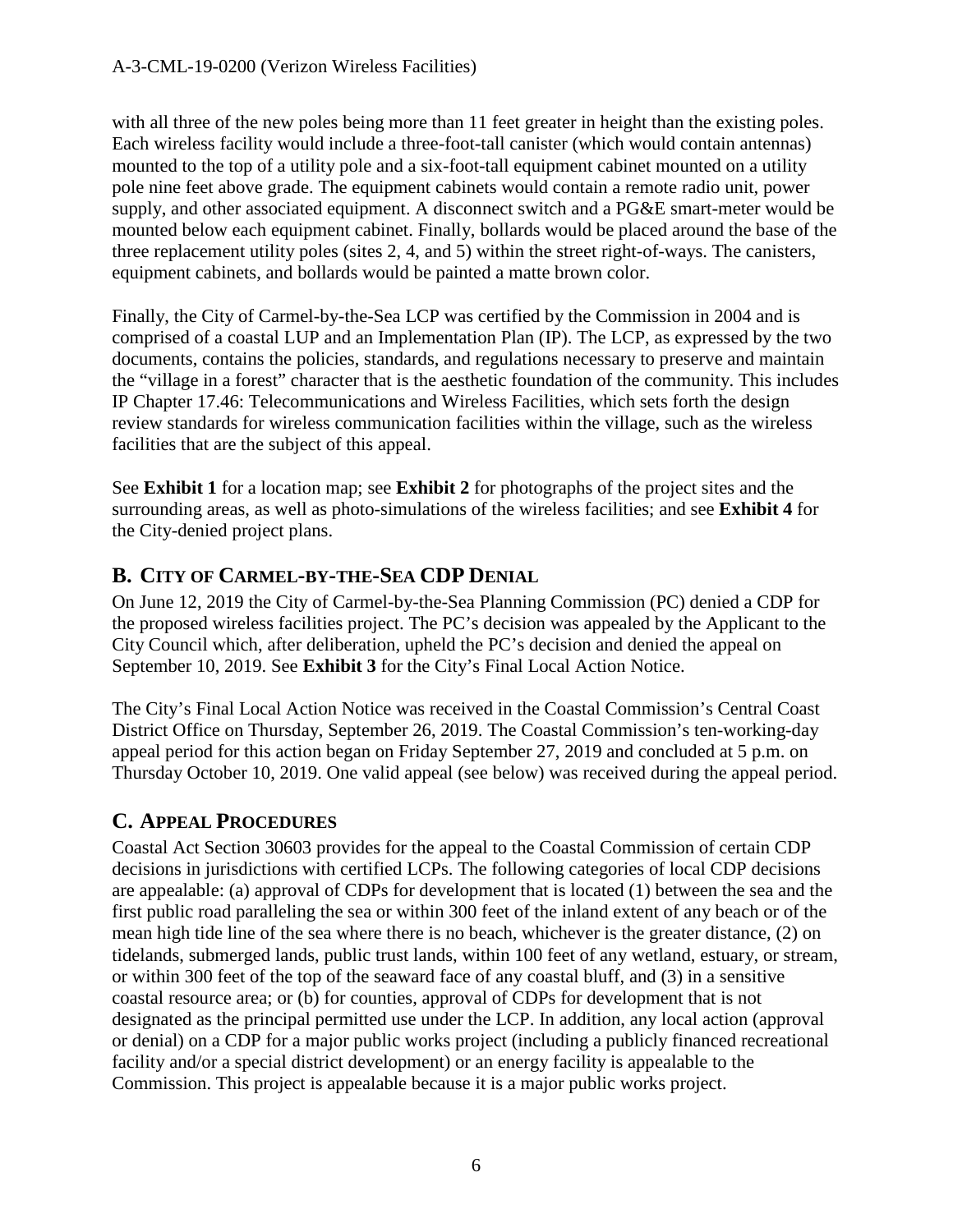The grounds for appeal under Section 30603 are limited to allegations that the development does not conform to the certified LCP or to the public access policies of the Coastal Act. Section 30625(b)(2) of the Coastal Act requires the Commission to consider a CDP for an appealed project de novo unless a majority of the Commission finds that "no substantial issue" is raised by such allegations.<sup>[1](#page-6-0)</sup> Under Section 30604(b), if the Commission conducts the de novo portion of an appeals hearing (upon making a determination of "substantial issue") and finds that the proposed development is in conformity with the certified LCP, the Commission must issue a CDP. If a CDP is approved for a project that is located between the nearest public road and the sea or the shoreline of any body of water located within the coastal zone, Section 30604(c) also requires an additional specific finding that the development is in conformity with the public access and recreation policies of Chapter 3 of the Coastal Act. This project is not located between the nearest public road and the sea and thus this additional finding would not need to be made (in addition to a finding that the proposed development is in conformity with the Carmel-by-the-Sea certified LCP) if the Commission were to approve the project following the de novo portion of the hearing (if the Commission first found substantial issue with respect to the appeal).

The only persons qualified to testify before the Commission on the substantial issue question are the Applicant, persons opposed to the project who made their views known before the local government (or their representatives), and the local government. Testimony from other persons regarding the substantial issue question must be submitted in writing. Any person may testify during the de novo CDP determination stage of an appeal (if applicable).

## **D. SUMMARY OF APPEAL CONTENTIONS**

The Appellant contends that the City's denial raises questions relating to LCP obsolescence, required findings for denial under the TCA, assessment of visual impacts under the LCP, and broader compliance with the TCA. More specifically, the Appellant asserts that the LCP was certified prior to the development of "small cell" wireless technology and thus the LCP standards are out-of-date. Additionally, the Appellant contends that the City's findings for denial on the grounds of zoning restrictions, radio frequency emission standards, and aesthetics are erroneous and unsupported by substantial evidence as a matter of federal law. The Appellant further claims that the LCP telecommunications development standards, as currently certified, are all preempted by state law and the TCA. Please see **Exhibit 5** for the appeal contentions.

<span id="page-6-0"></span> <sup>1</sup> The term "substantial issue" is not defined in the Coastal Act or in its implementing regulations. In previous decisions on appeals, the Commission has considered the following factors in making substantial issue determinations: the degree of factual and legal support for the local government's decision; the extent and scope of the development as approved or denied by the local government; the significance of the coastal resources affected by the decision; the precedential value of the local government's decision for future interpretations of its LCP; and, whether the appeal raises only local issues as opposed to those of regional or statewide significance. Even when the Commission chooses not to hear an appeal (by finding no substantial issue), appellants nevertheless may obtain judicial review of a local government's CDP decision by filing a petition for a writ of mandate pursuant to the Code of Civil Procedure, Section 1094.5.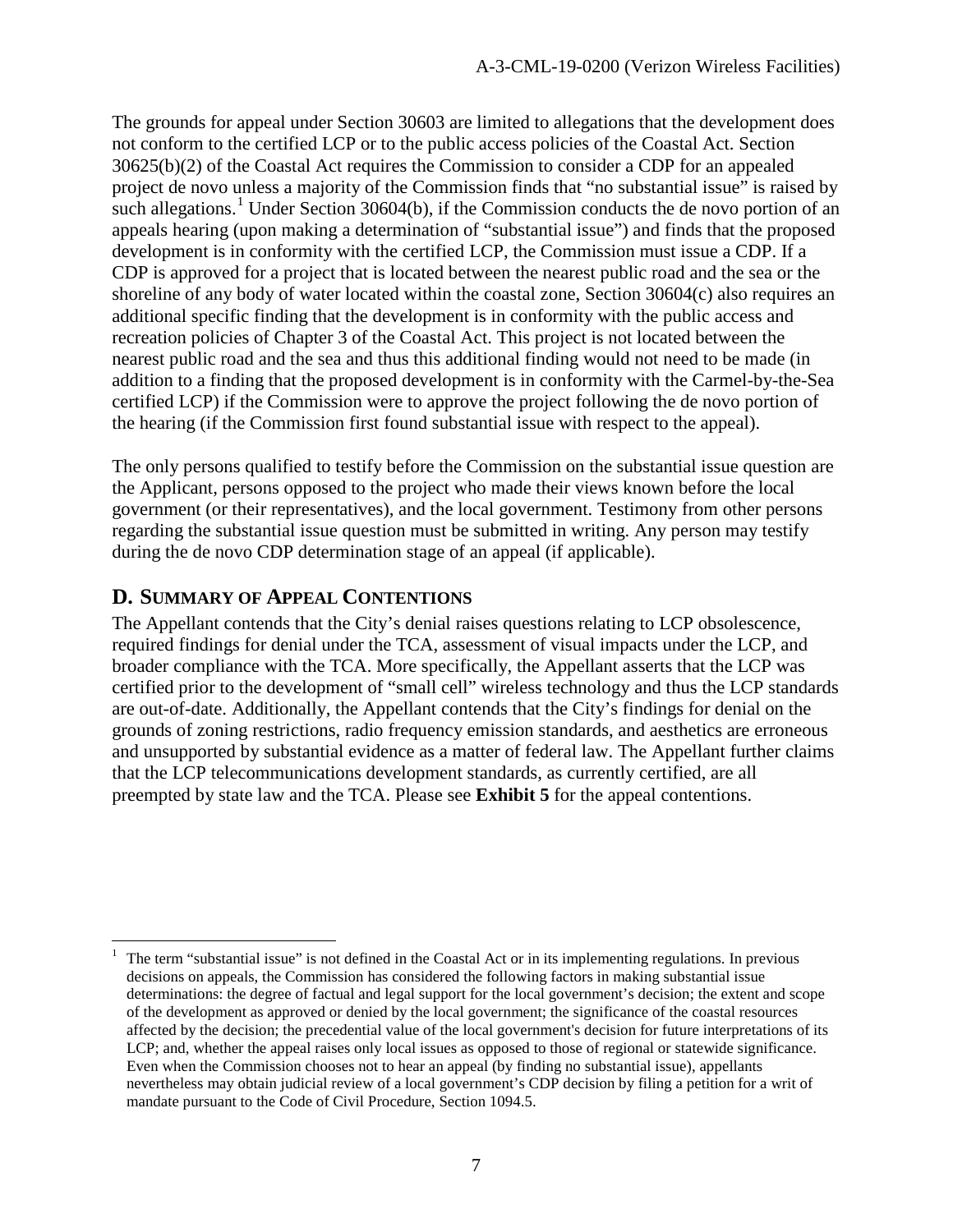#### **E. SUBSTANTIAL ISSUE DETERMINATION**

#### **1. LCP Standards Out-of-Date**

The Appellant contends that the City's LCP was certified a decade prior to development of "small cell" wireless facilities and federal regulation of the technology. As a consequence, the Appellant contends that the standards and other criteria contained in the LCP are out-of-date, and that the LCP does not contemplate the placement of small cell wireless facilities on existing and replacement utility and light poles.

As noted in the background section above, the City's LCP was certified in 2004 and contains the policies, standards, and regulations necessary to preserve and maintain the "village in a forest" character that is the aesthetic foundation of the community. This includes IP Chapter 17.46: Telecommunications and Wireless Facilities (see **Exhibit 6**), which establishes comprehensive requirements and development standards for the siting, design, construction, maintenance and monitoring of wireless communication facilities in Carmel-by-the-Sea. At the time of LCP certification, the City recognized the need to include such regulations for early generation wireless facilities, including to ensure that the scenic quality of the City's residential neighborhoods is protected over time. IP Chapter 17.46 requires adherence to applicable objectives and policies of the LCP (see **Exhibit 6**), such as LCP Policy 17.46.10.B, which requires that new development minimize adverse aesthetic impacts, and LCP Policy/Objective 17.46.40.C, which requires that wireless communication facilities, to every extent possible, not be sited to create visual clutter or negatively affect important public or private views. IP Chapter 17.46 also requires compliance with Federal Communications Commission (FCC) and California Public Utility Commission rules, regulations, and standards. Thus, the requirements of IP Chapter 17.46 and the referenced LUP policies/objectives remain relevant and applicable to both early-generation wireless facilities and current "small cell" wireless. Whether the LCP standards as certified are now "obsolete" or "out of date" *as a matter of compliance with any applicable federal law and rules* such as the TCA is beyond the scope of the grounds for appeal of the City's denial of the project as a major public works project per 30603(b)(2) of the Coastal Act, as further discussed below in Section 4 of this report regarding preemption. Thus, no substantial issue exists with regard to the Appellant's first contention.

#### **2. Erroneous Findings of Denial**

The Appellant asserts that the City's denial was based on three primary findings: 1) project inconsistency with the underlying R-1 zone district, 2) lack of compliance with FCC's radio frequency (RF) emission standards, and 3) the aesthetic impacts of the proposed small cell wireless facilities. The Appellant contends that these findings are erroneous and unsupported by substantial evidence.

As stated above, the LCP includes a stand-alone chapter on telecommunications and wireless facilities (IP Chapter 17.46), which sets forth the design review standards for wireless communication facilities within the village. The stated purpose of the IP Chapter 17.46 is to *"promote the public health, safety and community welfare; preserve natural resources and scenic quality; and protect the health and character of the City's residential neighborhoods*." IP Chapter 17.46 requires a use permit and design review for wireless communication facilities and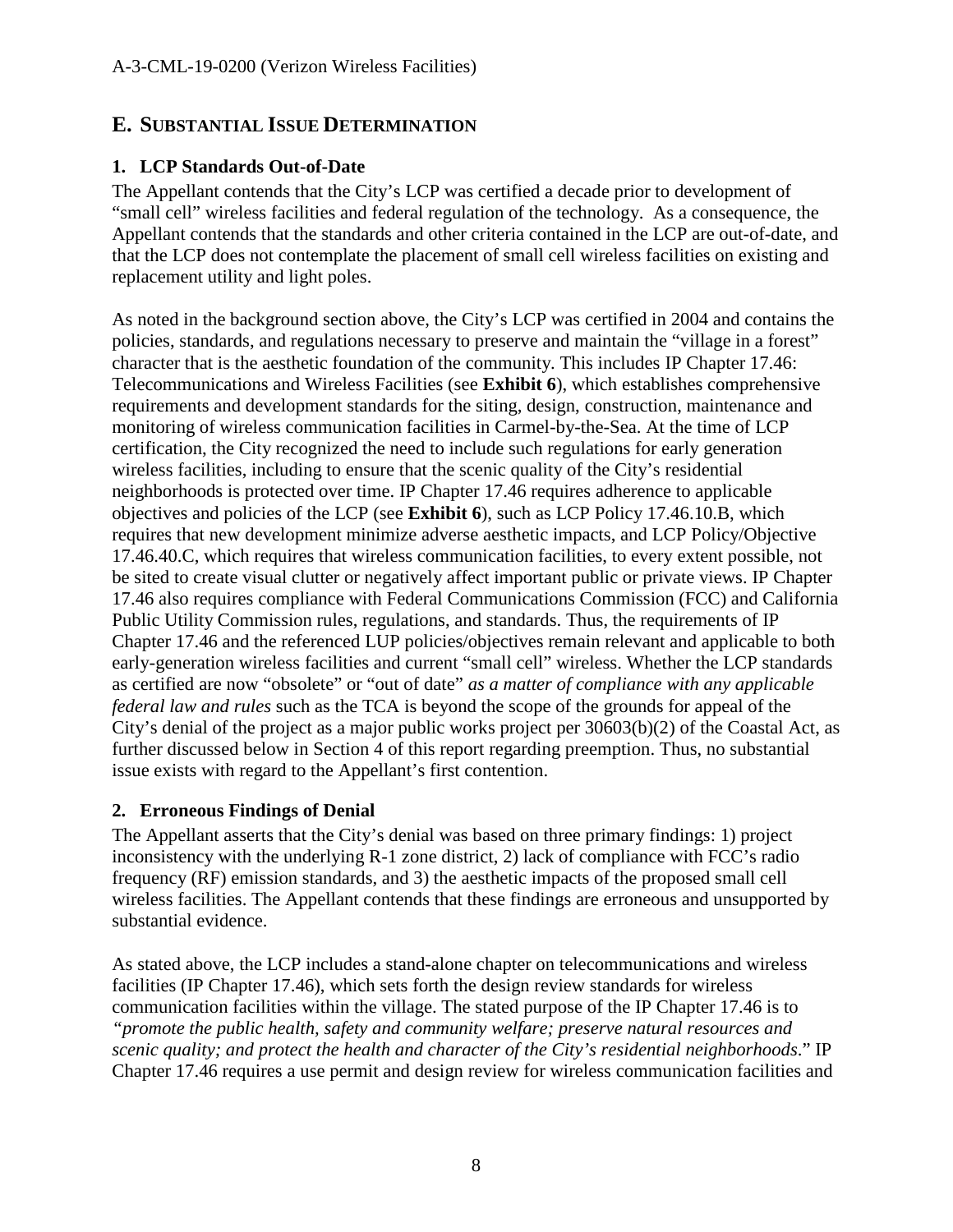any development within the coastal zone that qualifies as a project requires a coastal development permit.

Chapter 17.46 of the City's LCP Zoning Ordinance contains zoning standards applicable to the denied wireless facilities expansion and states, in relevant part:

*IP Section 17.46.20 A. Wireless communication facilities shall be allowed within all zones except the R-1 district. Such facilities shall be discouraged in open space areas, areas of extraordinary scenic quality and in the R-4 district.* 

*IP Section 17.46.40 C. Wireless communication facilities, to every extent possible, should not be sited to create visual clutter or negatively affect important public or private views as determined by the Planning Commission. Wireless communication facilities are discouraged in the public right-of-way.*

*IP Section 17.46.30. Prior to the issuance of building permits, the approved telecommunications carrier shall submit an installation test plan for approval by the Department that describes the type of testing that will be performed in order to verify that operation of the facility will remain compliant with its licensing specifications and will not create adverse frequency impacts resulting in health hazards or interference with existing wireless facilities, network communications, computers, appliances, etc. in the vicinity. Upon activation, the approved telecommunications carrier shall submit the test results to the Department of Community Planning and Building. The City may require an approved carrier to conduct frequency testing at any time and report results to the City.*

In addition, IP Chapter 17.08 contains the relevant standards and guidelines applicable to the project in the residential zone districts.

*IP Section 17.08.010. The purposes of the residential zoning districts are to maintain the residential village character of the City and encourage originality, flexibility, and diversity in residential design that respects the forest setting, the constraints of each site and the surrounding neighborhood.* 

Likewise, IP Chapter 17.20 provides the relevant standards applicable to the project within the Beach & Riparian Overlay District, where two of the wireless facilities would be located.

*IP Section 17.20.160.A1. View Protection. Permitted development shall be sited and designed to protect public views to and along the ocean and scenic coastal areas, to minimize the alteration of natural land forms, to be visually compatible with the character of the surrounding areas, and where feasible, to restore and enhance visual quality in visually degraded areas, while ensuring the private property owner reasonable development of land.* 

#### *R-1 Zoning District*

All five wireless facility sites would be located in the public rights-of-way between Tenth and Thirteenth Avenues and Junipero and San Antonio Streets, i.e. an area zoned entirely for low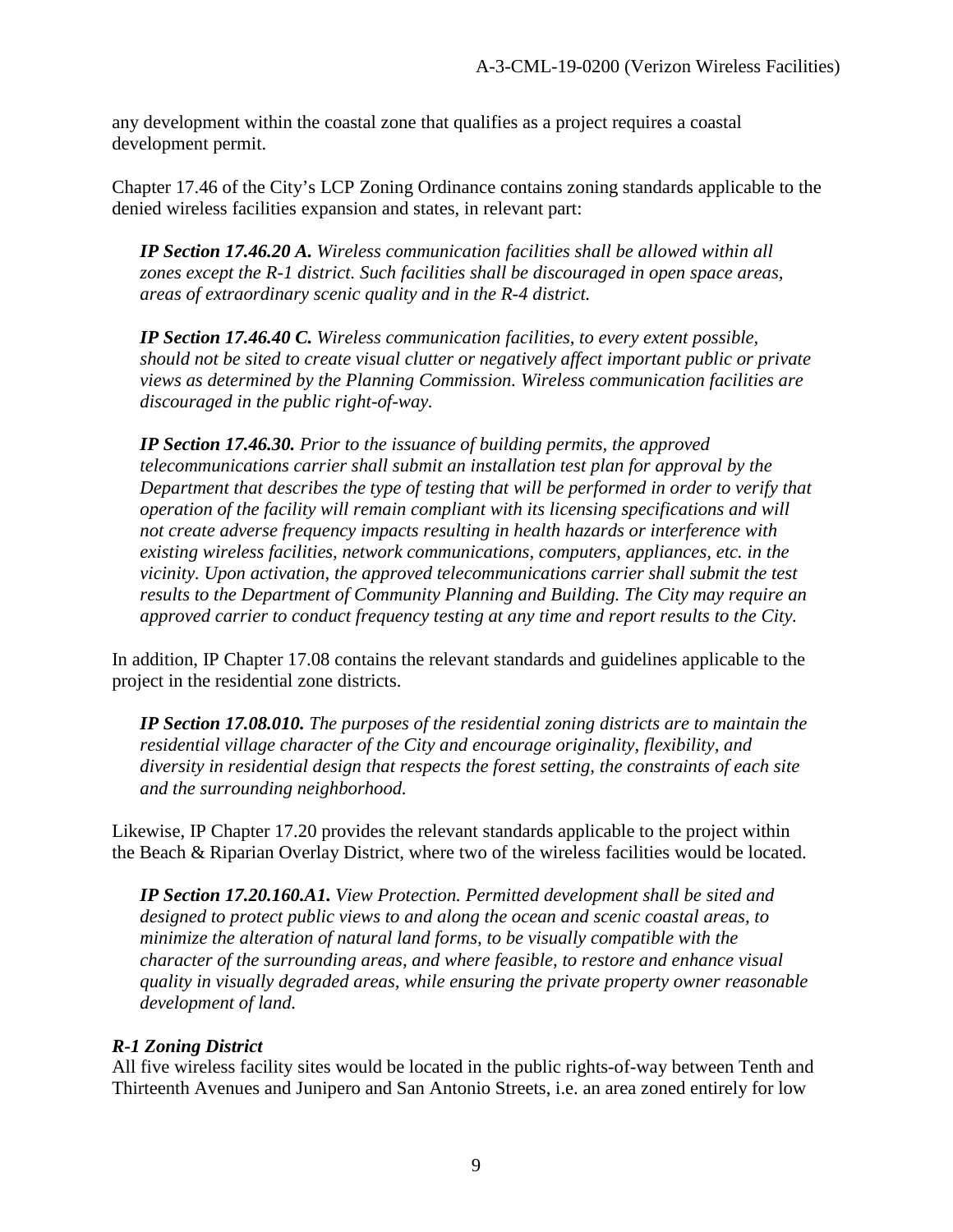density residential development (R-1). Development within both the public right-of-way and on private residential parcels are required to adhere to the R-1 standards contained in the certified LCP, which includes a strict prohibition on wireless communication facilities in the R-1 district and discouragement of said facilities within public rights-of-ways. Specifically, the project does not comply with the location requirements of IP Sections 17.46.20 A and 17.46.40 C, and the City made appropriate findings related to the project's inconsistency with these IP sections. Therefore, this contention does not raise a substantial issue with respect to the City's denial of the project based on the LCP's prohibition of wireless facilities in the R-1 zoning district.

#### *RF Emissions*

The LCP requires the facilities to be installed and operated in compliance with all regulations, including federal standards for RF emissions (IP Section 17.46.30). As noted in the City's staff report, Title 47 Section 332(c)(7)(B)(iv) of the United States Code provides that a local government can require that RF emissions comply with FCC standards, but this provision precludes a city or county from making a decision based on health or environmental concerns if the emissions meet federal standards.

The Applicant submitted a report stating that the proposed facilities, with the application of mitigation measures, comply with FCC guidelines limiting public exposure to RF energy. Those measures include providing appropriate RF safety training to all workers who have access within 22 feet of the canisters containing the antennas, prohibiting access to within five feet while any antenna is in operation, and posting caution signs on the poles below the canisters/antennas and the equipment boxes.

The City noted in its denial that the report assumed that the only individuals who might come in close contact with the RF antenna are utility pole workers, and that such workers would have adequate warning via posted caution signs on the pole, as well as knowledge of RF emissions issues gained through experience. The City maintains that the report did not consider that residents, or persons hired by residents, performing maintenance activities such as tree maintenance workers, painters, roofers, etc., might also work in close proximity to the antenna and wireless facilities. In addition, the report recommended safety training be provided to all workers who have access within 22 feet of the antenna itself but does not indicate specifically who would receive the training and by what means the safety training would be provided. Thus, the City found that the RF analysis was not based on proper assumptions and that the mitigation measures were insufficient to ensure public safety and therefore compliance with FCC RF emission standards could not be verified.

As noted above, although federal law precludes local jurisdictions from simply denying a permit based on health and safety concerns if the federal emissions standards are met, it does not necessarily preclude jurisdictions from requiring a carrier to demonstrate that its wireless facilities meet said standards. In accordance with these guidelines, the certified LCP requires a description of the type of testing that will be performed in order to verify that operation of the facility will remain compliant with its licensing specifications, and also requires a demonstration that RF emissions will not create adverse health hazards. Given the established pattern of residential development on small lots, the forested environment, and narrow rights-of-way in the vicinity of the project sites, it is not unreasonable to assume that persons other than utility pole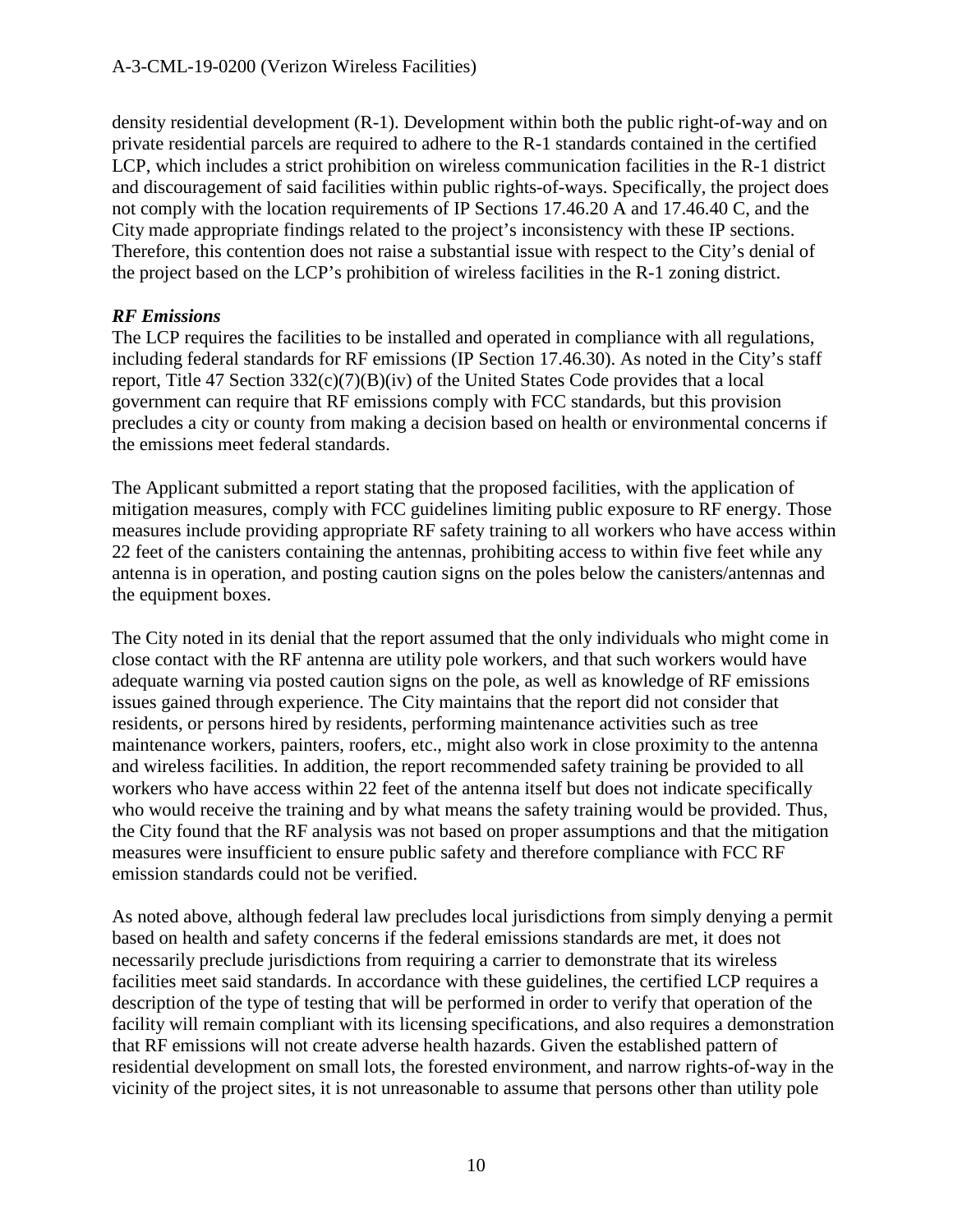workers might come into close proximity of the wireless facilities' antennas and be subject to RF emissions that may exceed federal standards. The Applicant's report does not account for this likelihood and thus compliance with FCC's RF emission standards had not been demonstrated as required by IP Section 17.46.30. Therefore, this contention does not raise a substantial issue with respect to the City's denial of the project based on LCP provisions that apply to RF emissions.

#### *Aesthetic Impacts*

With regard to the Appellant's contention that the project will not result in aesthetic impacts, the co-location of wireless facilities on existing utility poles does take advantage of existing infrastructure in the public right-of-way and may help to limit the aesthetic impacts of same. Nonetheless, in this case, three of the five poles would be replaced with new poles that would each be 11 feet taller than the existing poles, and each of these new poles would have a threefoot high canister (containing antennas) mounted to the top of each pole. Thus, including the poles and the canisters, these new poles would be 14 feet higher than the existing poles. The two poles would be retained and a seven-foot-tall pole extension would be installed atop each of these poles with the three-foot canister mounted to the top of the pole extension, meaning the existing poles, when extended and with the canisters, would be about 10 feet taller than the existing poles.<sup>[2](#page-10-0)</sup>

A 24 cubic foot (i.e., 6 feet x 2 feet x 2 feet) equipment cabinet (containing remote radio units, power supply, and other components) would be mounted to the side of each utility pole approximately nine feet above the ground. A disconnect switch, a PG&E smart meter, and required RF warning signage would be mounted below the cabinet on each pole. In addition, bollards would be placed in the public rights-of-way around each of the three utility poles to be replaced (sites 2, 4, and 5). The canisters, the equipment cabinets, and the bollards would be painted a matte brown color to blend in with the wooden utility poles.

As noted in the background section above, the City of Carmel-by-the-Sea is a highly scenic, popular visitor-serving destination, known around the world for its coastal setting, forested landscape, and established pattern of development. The R-1 district is devoid of many urbanized facilities, including sidewalks, traffic lights, streetlights, curbs, and gutters. The paved residential streets and roadways are narrow and the rights-of-way shoulders are unpaved and undeveloped. For all these reasons, the entire village is considered a unique asset of statewide and national significance and is an LUP-designated special community and a highly scenic area within the meaning of Coastal Act Sections 30253(e) and 30251.

In terms of impact, the City found that the proposed small cell wireless facilities described above would create visual clutter in a highly scenic area. The City specifically noted that the size of the equipment cabinet and the signage and bollards below the cabinet would create visual clutter on the utility pole at a height that is easily visible to the public and adjacent residences. The City also pointed out that the maximum residential height limit in the R-1 district is 24 feet and that the proposed replacement and extended utility poles would be about 16 to 25 feet taller than the existing residences. Granted, utility poles are not subject to the R-1 height standards, however, they are required to maintain the residential village character (IP Section 17.08.010) and

<span id="page-10-0"></span><sup>&</sup>lt;sup>2</sup> Overall heights of the poles, existing and new, would range from 40  $\frac{1}{2}$  feet to 49  $\frac{1}{2}$  feet in height.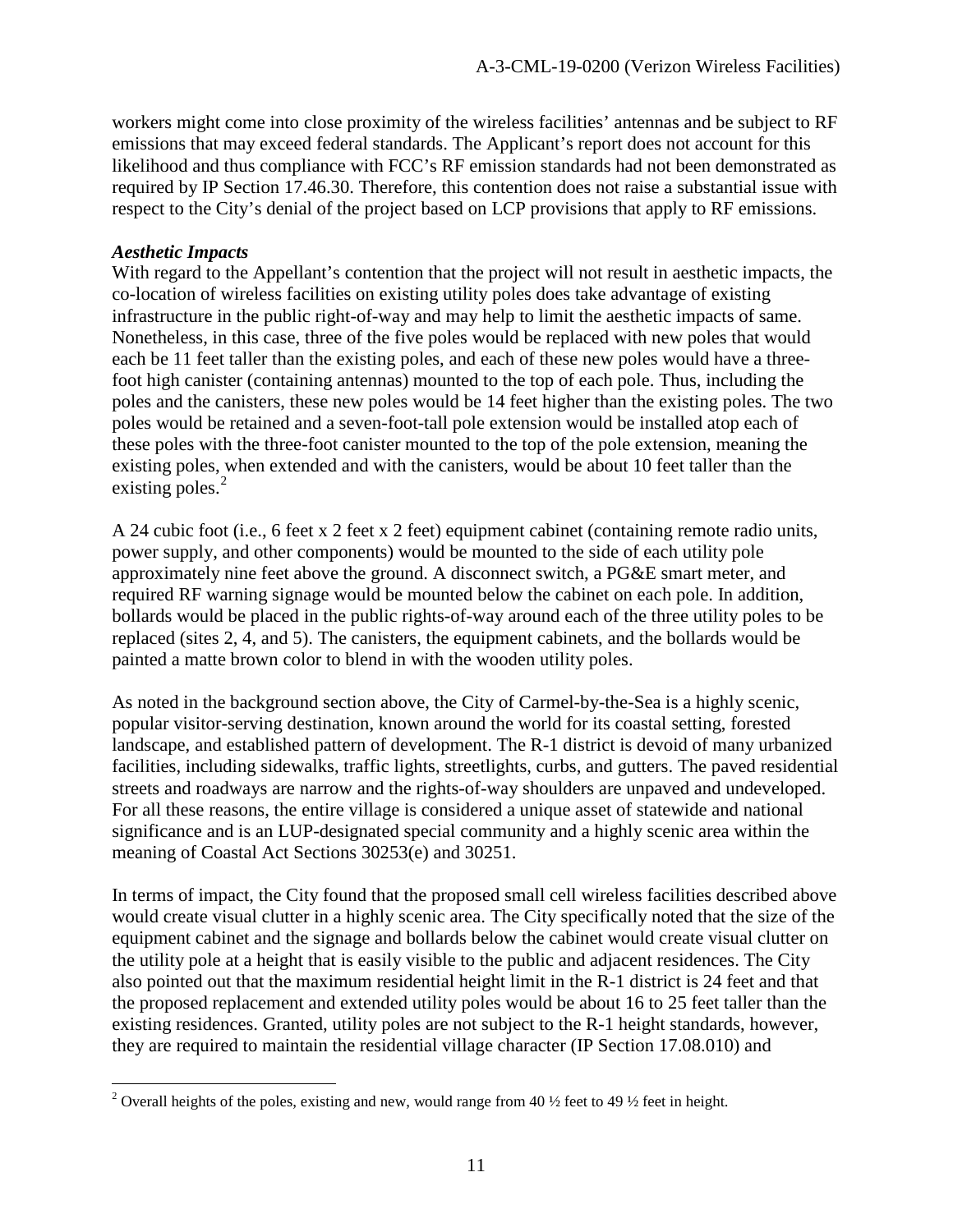otherwise be compatible with the surrounding neighborhood context (17.20.160.A.1). In this case, the poles with the canisters would be out of scale and incompatible with both the residential character of the neighborhood and dramatically taller (by up to 14 feet) than the typical utility pole within the R-1 district. (As discussed previously, even the co-located wireless facilities would result in extended poles 10 – 14 feet taller than the *existing* poles.) Accordingly, the City found the project to be inconsistent with IP provisions for development within the R-1 district (specifically, IP Section 17.08.010) and within the Beach and Riparian Overlay District (specifically, IP Section 17.20.160.A1).

In sum, the City thoroughly evaluated the proposed project for consistency with the certified LCP, and found the project to be inconsistent with the above-cited requirements of the LCP and thus acted to deny the project. Accordingly, no substantial issue exists with respect to the City's interpretation of the LCP. Therefore, the Appellant's contention that the City's findings with respect to aesthetics are erroneous and unsupported by substantial evidence does not raise a substantial issue with respect to the City's denial of the project based on LCP provisions that protect the aesthetics of Carmel.

#### **3. Visual Impacts**

The Appellant asserts that the facilities would not have significant view impacts including because the "courts have consistently determined that placing similar equipment on utility poles in the rights-of-way has no significant visual or other environmental impacts. *Robinson v. City and County of San Francisco* (2012) 208 Cal.App.4th 950*; see also, San Francisco Beautiful v. City and County of San Francisco* (2014) 226 Cal.App.4th 1012*.*"

The Appellant's reliance on these two cases does not raise a substantial issue with respect to the specific LCP provisions the City applied in denying the CDP application on the basis of LCP inconsistency because these two cases relate to visual resource impact assertions under the California Environmental Quality Act ("CEQA"), rather than the Coastal Act or Coastal Actderived LCPs. Furthermore, these two cases do not stand for as broad and categorical a proposition as the Appellant asserts, that "placing similar equipment on utility poles in the rightsof-way has no significant visual or other environmental impacts."

*Robinson v. City and County of San Francisco* (2012) 208 Cal.App.4th 950 merely held that in the context of whether the "cumulative impact exception" applies to a CEQA categorical exemption, the plaintiff did not identify evidence supporting a fair argument that the cumulative impact of a project, when considered with other similar installations, would have an adverse visual or auditory impact on the environment. (*Id.* at 959.) Here, the City's denial on the basis of inconsistency with LCP visual resource provisions is not premised on a finding of cumulative impacts of the proposed development. Similarly, *San Francisco Beautiful v. City and County of San Francisco* (2014) 226 Cal.App.4th 1012 merely held that in the context of whether the "unusual circumstances exception" applies to a CEQA categorical exemption, "[t]here is no basis to conclude the addition of 726 additional utility cabinets would be "unusual" in the context of the [San Francisco's] urban environment, which is already replete with facilities mounted on the public rights-of-way." (*Id.* at 1026.) Here, for purposes of consideration of visual resource impacts, the City's R-1 zoning district is clearly and materially distinguishable from the highly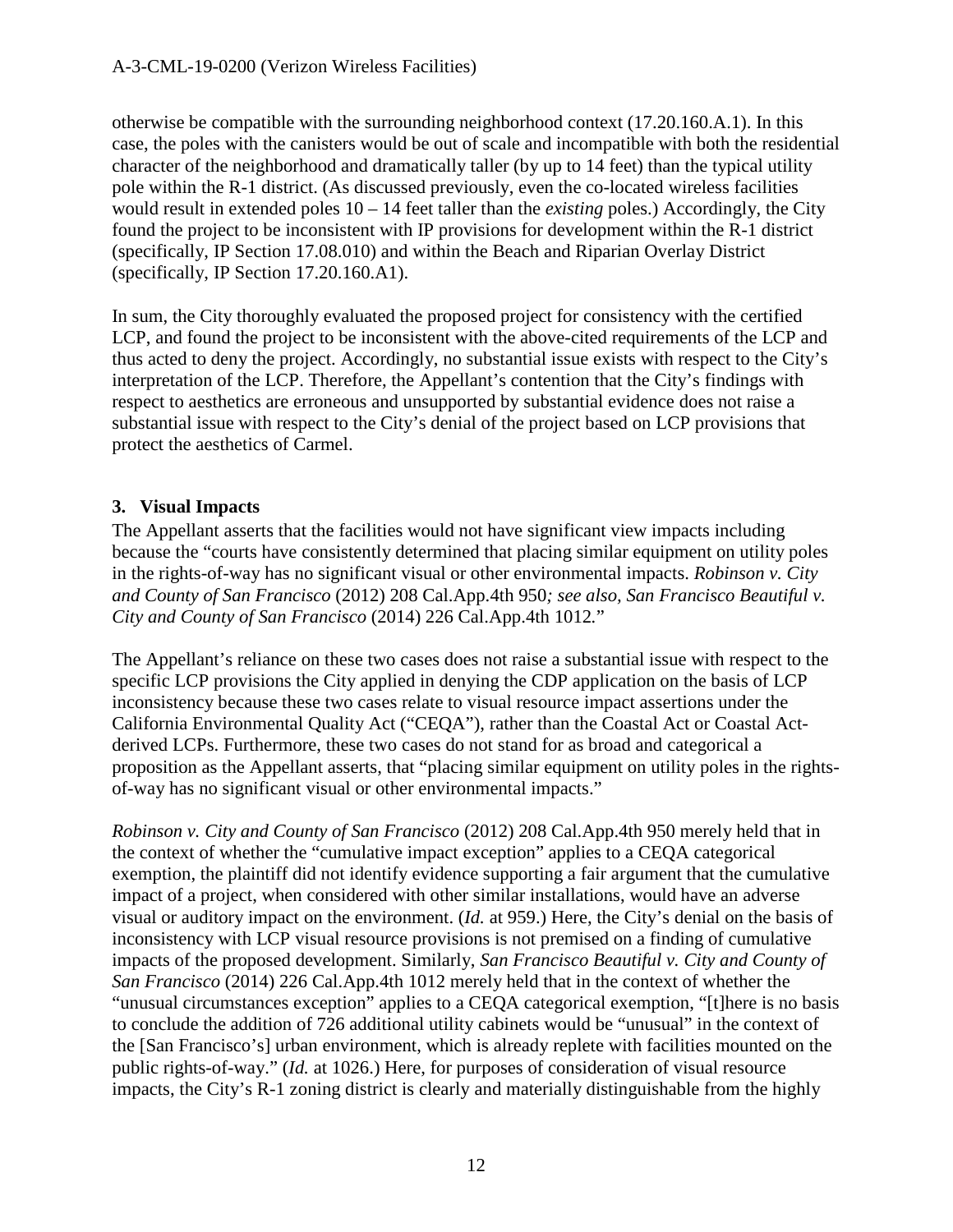urban environment of San Francisco. Thus, this contention does not raise a substantial issue in terms of the project's conformance (or lack thereof) with the certified LCP.

#### **4. Appellant's Claims Regarding Preemption Are Not A Valid Basis for Appeal**

The Appellant's assertion that the appeal *vis a vis* challenge to the City's findings on the basis of preemption "present a substantial issue" misses the mark. The City's denial of the proposed development is appealable on the basis that the project constitutes a "major public works project" per Coastal Act section 30603(a)(5). (*See also* Coastal Act Section 30114 [public works] and 14 California Code of Regulations Section 13012 [major public works and energy facilities].) Importantly, Coastal Act Section 30603(b)(2) states in relevant part: "The grounds for an appeal of a denial of a permit pursuant to paragraph (5) of subdivision (a) *shall be limited to an allegation that the development conforms to the standards set forth in the certified local coastal program*" (emphasis added). For this reason alone, the appeal warrants a finding of no substantial issue. In other words, whether the City's findings (or whether the applicable certified LCP provisions in and of themselves) violate the TCA – an issue for which the Commission offers no opinion – are simply outside the scope of the allowable grounds for an appeal of a local denial of a CDP application for a major public works project as a jurisdictional matter under the Coastal Act.

The effect of a finding of no substantial issue is that the Commission does not "hear the appeal." (*See* Coastal Act Section 30625(b)(2).) In other words, the Commission does not provide a de novo hearing on the CDP application when the Commission finds that an appeal raises no substantial issue of conformity with the LCP. (*Id*. Section 30621.) Therefore, the Commission does not take substantive action on the City's CDP denial, and any assertion that the City's denial may violate the TCA is more appropriately directed to the City, rather than the Coastal Commission. In the event that the Commission (1) found substantial issue, (2) considered the CDP application de novo, and (3) denied the CDP application, then perhaps the Appellant's arguments regarding TCA preemption would be appropriately directed to the Commission and the Commission would need to evaluate the TCA preemption argument before making a final decision. However, that is not the case here (and it would be superfluous for the Commission to hear an appeal of the City's denial following a finding of substantial issue and then to deny the CDP application on de novo, given that the City has already denied a CDP for the proposed development).

Notwithstanding all of the above, even addressing the Appellant's substantive arguments on the merits, the Commission is justified in finding no substantial issue on the appeal of the City's CDP denial.

#### *California Public Utilities Code Section 7901 preempts the LCP*

In its appeal, the Appellant asserts that "Pursuant to the City's Code, the great majority of the public rights-of-way in Carmel are either absolutely or presumptively off-limits for wireless facilities. These restrictions are preempted by and violate State law, which grants telephone corporations, like Verizon Wireless, the right to place their equipment 'upon any public road or highway, along or across any of the waters or lands within this State.' Cal. Pub. Util. Code  $\S$ 7901."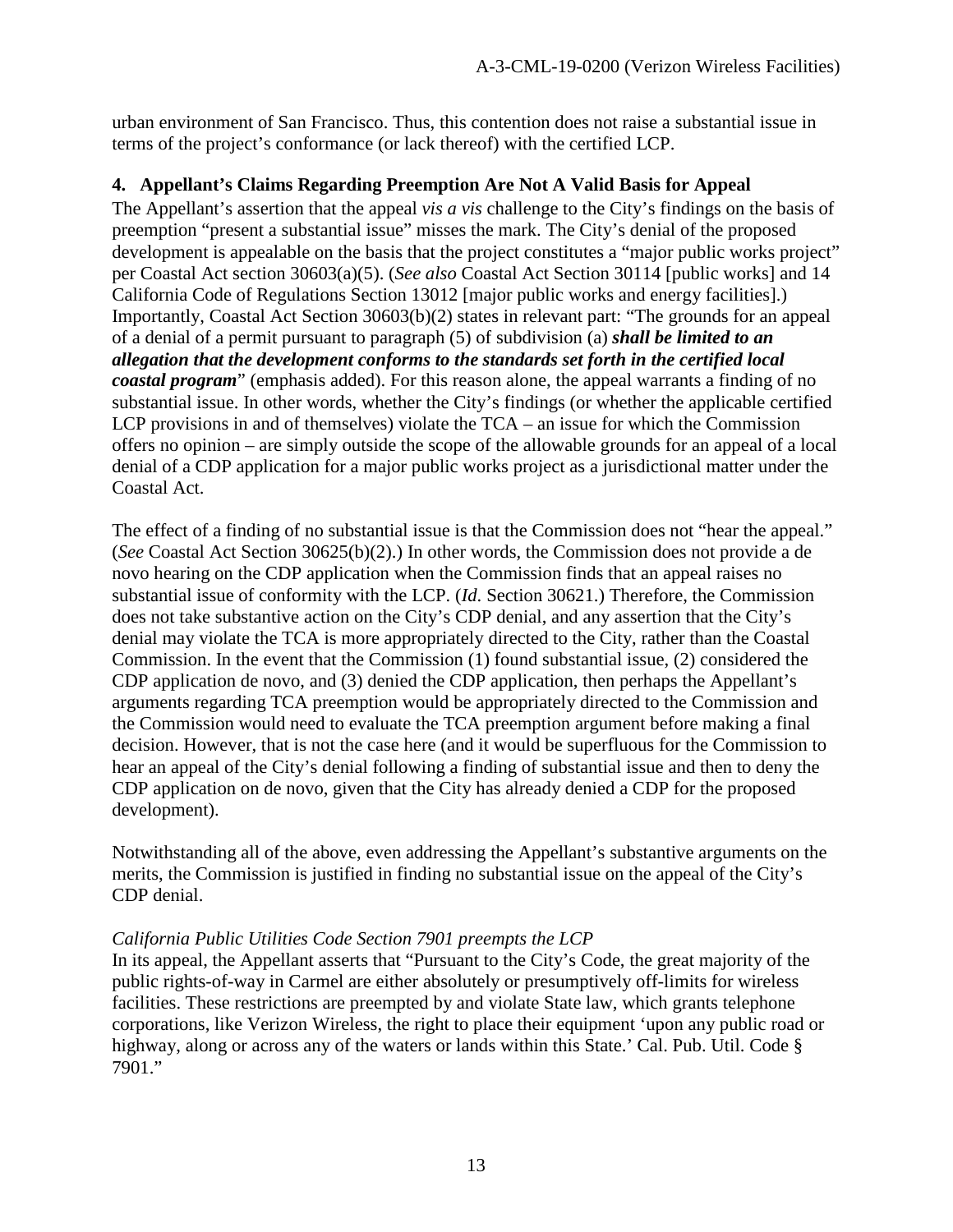#### A-3-CML-19-0200 (Verizon Wireless Facilities)

First, as the Appellant appears to admit in its appeal, Public Utilities Code section 7901 ("Section 7901") does not provide wireless facilities unfettered authority to place their equipment in public right-of-ways. Further, contrary to the Appellant's assertion, case law seems to suggest that Section 7901 has little to no preemptive effect. (*See City of Huntington Beach v. PUC* (2013) 214 Cal.App.4th 566, 590 ["The right of telephone corporations to construct telephone lines in public rights of way is not absolute"]; *see also T-Mobile West LLC v. City and County of San Francisco* (2016) 3 Cal.App.5th 334, 349 ["Instead of preempting local regulation, the statutory scheme (§§ 2902, 7901, 7901.1) … suggest the Legislature intended the state franchise would coexist alongside local regulation"].)

Additionally, as a matter of law, the Appellant provides no meaningful analysis to explain how the legal standards for express or implied preemption developed through case law are satisfied in relation to the interaction of the LCP provisions in question and Section 7901. (*See*, *e.g.*, *O'Connell v. City of Stockton* (2007) 41 Cal.4th 1061, 1068 [explaining the legal standards for express and implied preemption].) Likewise, as a factual matter, the Appellant does not explain how IP Section 17.46.040.C, which "discourages" wireless facilities in the public right-of-way, results in public right-of-ways being "either absolutely or presumptively off-limits for wireless facilities." Ultimately, the Appellant's assertion that Section 7901 preempts application of the relevant LCP provisions is not justified as a matter of law or on the facts, nor does it raise a substantial issue as to whether the proposed development conforms with the LCP standards. Thus, a finding of no substantial issue is warranted pursuant to Coastal Act Section 30625(b)(2) with respect to the grounds on which the appeal has been filed pursuant to Coastal Act Section 30603(a)(5).

#### *Appellant has not justified that LCP visual resource policies are preempted*

The Appellant asserts that "the City's criteria for approval do not comply with federal law. Local wireless regulations based on aesthetics must be both objective and reasonable. *Accelerating Wireless Broadband Deployment by Removing Barriers to Infrastructure Investment*, Declaratory Ruling and Third Report and Order, FCC 18-133 (September 27, 2018) (the '*Small Cell Order*'). Vague, subjective standards violate this requirement because they make it impossible for carriers to determine in advance what is permissible."

Assuming for the sake of discussion the validity of the positions set forth in the FCC's Small Cell Order 18-133 cited to by the Appellant, particularly with respect to Sites 1 and 2 within the Beach & Riparian Overlay District, IP Section 17.20.160.A.1 arguably is both objective and reasonable for purposes of consistency with the TCA. This LCP provision requires the protection of "public views to and along the ocean and scenic coastal areas." At a minimum, this provision requires protection of (1) views to and along (2) the ocean and scenic coastal areas (3) from public viewpoints. In any case, it is not apparent how the development as proposed has been designed in a manner to meet these standards.

It is also worth noting that this LCP visual resource provision is generally applicable to *all* development proposed within the Beach & Riparian Overlay District, and is not targeted towards nor applied discriminatorily to wireless facility proposals. The fact that this LCP provision is (successfully) applied routinely to all development within the Beach & Riparian Overlay District, and proposed development is modified as a condition of approval when necessary to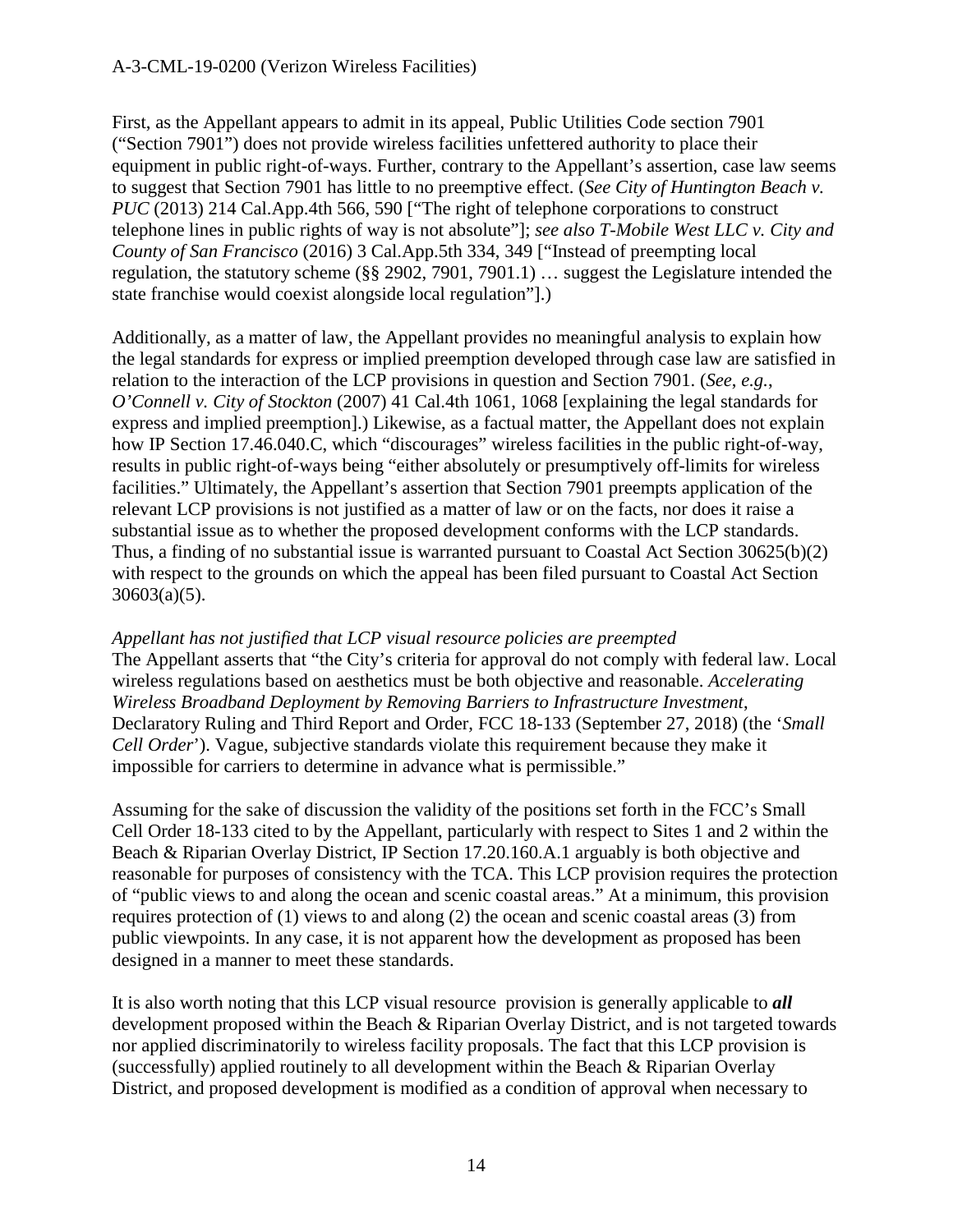ensure consistency with this provision, speaks to the reasonableness of this LCP provision as a general matter.

In any case, the City is the siting authority that applied IP Section 17.20.160.A.1 in the first instance when it denied the proposed development due to LCP visual resource protection inconsistency, and presumably it considered whether application of this IP section would conflict with FCC Small Cell Order 18-133 and/or the TCA. On this point, it is worth noting that the City's denial findings state: "Legal counsel has advised the City that we should adhere to our local regulations and not assume that they are preempted by Federal or State Law." Thus, the Appellant's assertions in this regard are more appropriately directed to the City, rather than the Coastal Commission. To summarize, the Appellant's assertion that the LCP's visual resource protection provisions do not comply with FCC Order 18-133 and/or the TCA has no bearing on whether the proposed development is consistent with the LCP standards, and thus warrants a finding of no substantial issue pursuant to Coastal Act Section 30625(b)(2) with respect to the grounds on which the appeal has been filed pursuant to Coastal Act Section 30603(a)(5).

*Appellant's claims regarding federal preemption should be directed to the City* The Appellant's appeal argues extensively as to why the City's denial and the LCP provisions themselves are preempted by the TCA as "effectively prohibiting" wireless service, in specific contradiction with 47 USC section  $332(c)(7)(B)(i)(II)$ . The appeal further expounds upon the differing standards that the Ninth Circuit and the FCC have determined result in effectively prohibiting wireless service for purposes of the TCA.<sup>[3](#page-14-0)</sup>

As a factual matter, under the Ninth Circuit standard the appellant does not explain how IP Section 17.46.020.A, which only prohibits wireless facilities within the R-1 zoning district, results in a "city-wide general ban" since, logically speaking, it follows that a prohibition within only one zoning district necessarily means that such a ban is limited in scope and *not* a "citywide" or "general" ban. As a legal matter, whether the City's denial of the proposed development prevents the Appellant from filling a "significant gap" in service by "the least intrusive means" (the Ninth Circuit standard) or "materially limits or inhibits the ability of any competitor or potential competitor to compete in a fair and balanced legal and regulatory environment" (the FCC standard) is a question of interpretation under the TCA. These questions have no bearing on whether the proposed development is consistent with the LCP standards, and thus warrants a finding of no substantial issue pursuant to Section 30625(b)(2) with respect to the grounds on which the appeal has been filed pursuant to Section 30603(a)(5).

Regardless of whether the Ninth Circuit or FCC (or some other) standard should apply to determine whether the City's denial effectively prohibited wireless services in contradiction with the TCA, the Coastal Commission has no statutory basis to accept an appeal of a CDP decision

<span id="page-14-0"></span><sup>&</sup>lt;sup>3</sup> According to the Ninth Circuit, a local government effectively prohibits wireless service "either by adopting a citywide 'general ban' on wireless facilities, or by individual denials that prevent a provider from filling a significant gap in service by the least intrusive means." (*MetroPCS v. City and County of San Francisco* (2005) 400 F.3d 715, 731.) However, the FCC apparently deemed the Ninth Circuit standard too narrow and instead takes the position that "a state or local legal requirement constitutes an effective prohibition if it materially limits or inhibits the ability of any competitor or potential competitor to compete in a fair and balanced legal and regulatory environment." (FCC Small Order 18-133 ¶ 35.)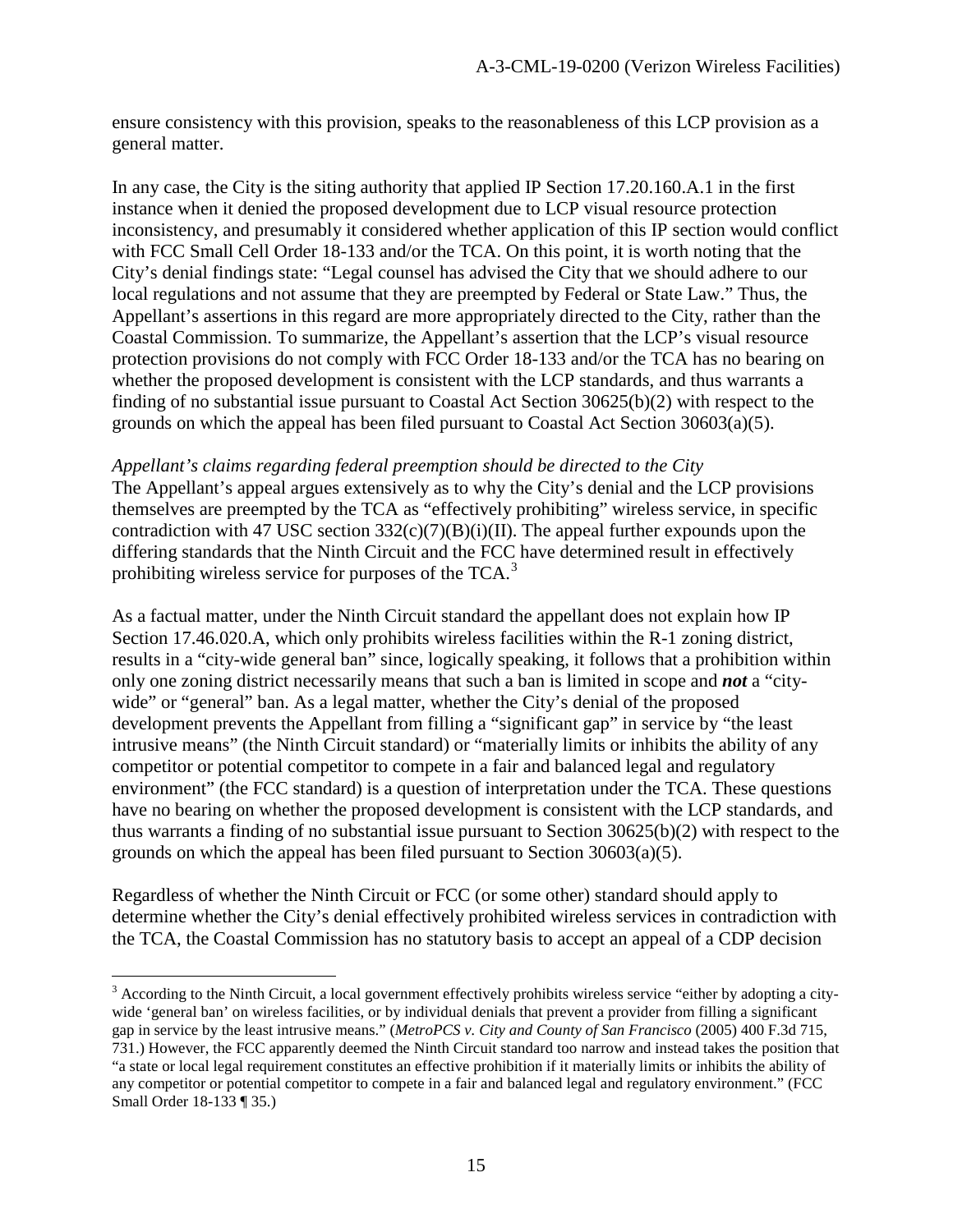on such a basis (*i.e.*, for the purpose of resolving potential questions of preemption). Given that the City denied the CDP application in the first instance, presumably it considered these issues when taking action. Again, on this point, it is worth noting that the City's denial findings state: "Legal counsel has advised the City that we should adhere to our local regulations and not assume that they are preempted by Federal or State Law." Thus, the Appellant's assertions in this regard are more appropriately directed to the City, rather than the Coastal Commission.

As discussed above, it does not appear that IP section 17.46.30 is actually preempted by section  $332(c)(7)(B)(iv)$  of the TCA in regards to the LCP's regulation of RF emissions, but whether it is or not is simply outside the scope of the allowable grounds for an appeal of the City's denial of a CDP for a major public works project per sections 30603(a)(5) and (b)(2) of the Coastal Act. Therefore, this appeal contention has no bearing on whether the proposed development is consistent with the LCP standards, and thus also warrants a finding of no substantial issue pursuant to Coastal Act Section 30625(b)(2) with respect to the grounds on which the appeal has been filed pursuant to Coastal Act Section 30603(a)(5).

# **F. CONCLUSION**

When considering a project that has been appealed to it, the Commission must first determine whether the project raises a substantial issue of LCP conformity, such that the Commission should assert jurisdiction over a de novo CDP for such development. At this stage, the Commission has the discretion to find that the project does not raise a substantial issue of LCP conformance. As explained above, the Commission has in the past considered the following five factors in its decision of whether the issues raised in a given case are "substantial": the degree of factual and legal support for the local government's decision; the extent and scope of the development as approved or denied by the City; the significance of the coastal resources affected by the decision; the precedential value of the City's decision for future interpretations of its LCP; and, whether the appeal raises only local issues as opposed to those of regional or statewide significance.

In this case, these five factors, considered together, support a conclusion that this project does not raise a substantial issue because: (1) the City provided the factual and legal support demonstrating that the wireless facilities expansion was inappropriate and inconsistent with the City's LCP land use, wireless facilities, and scenic resource provisions; (2) the extent and scope of the proposed facilities are significant due to the extent and scope of the proposed wireless facilities expansion, which would result in wireless facilities generally 16 - 25 feet taller than surrounding residential development and even  $11 - 13$  feet taller than similarly situated utility poles; (3) the coastal resources which would be affected by the decision are significant because the project sites are located within LUP-designated highly scenic and special community areas, which are afforded special protection under the LCP with respect to scenic resources and community aesthetics; (4) the City's decision to deny the wireless facilities will not impact future interpretations of its LCP as the City applied a very straightforward analysis of its applicable LCP provisions, not assuming preemption by other state or federal law; and (5) although the appeal raises significant regional or statewide issues related to the expansion of wireless services and the protection of scenic resources since there are numerous wireless carriers each desiring to expand its service territory and service offerings, both with the potential to result in significant adverse impacts to scenic resources and community aesthetics, this factor alone does not justify a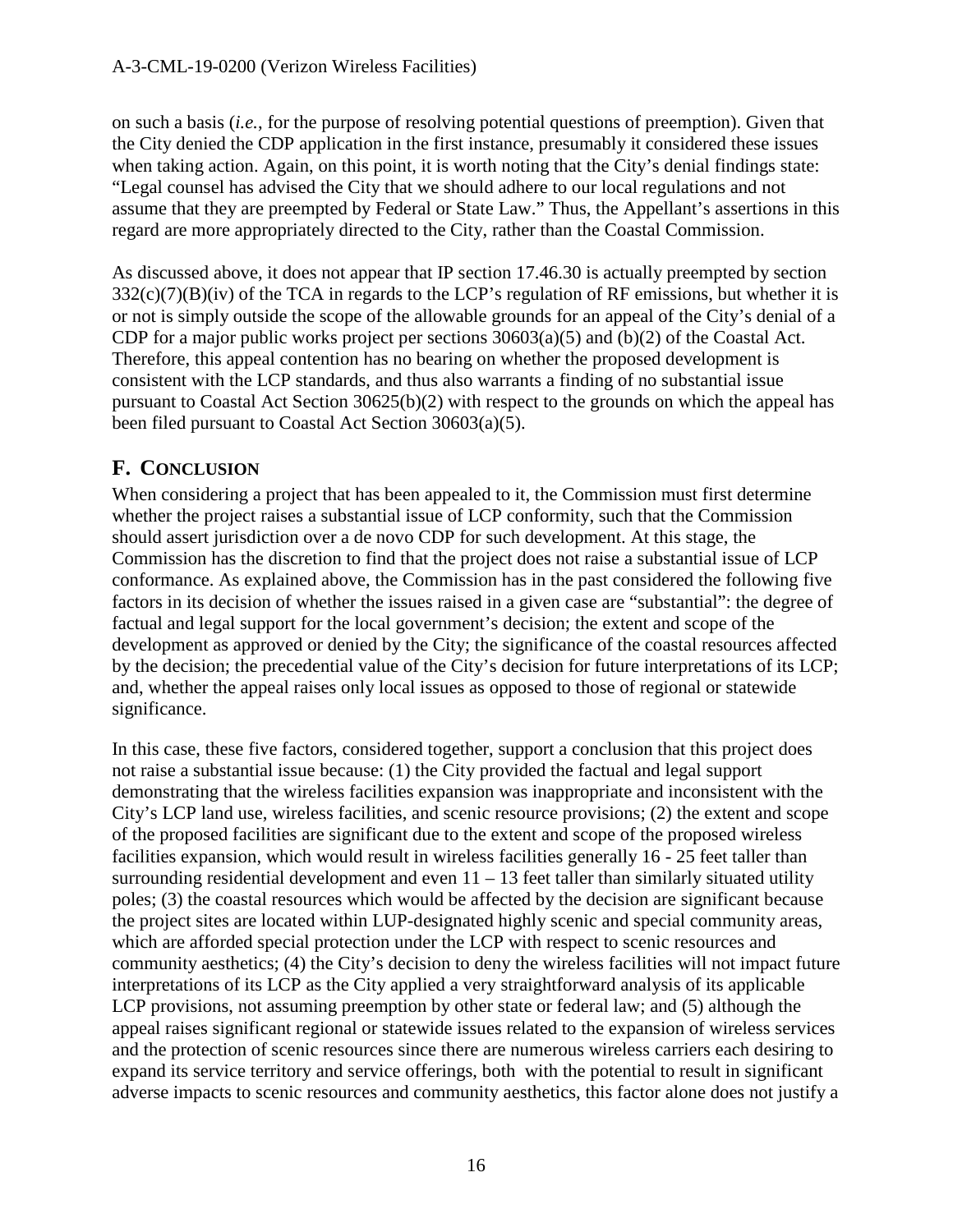finding of substantial issue with respect to the appeal taking into consideration the other four factors.

For the reasons stated above, the Commission finds that Appeal Number A-3-CML-19-0200 does not present a substantial issue with respect to the grounds on which the appeal has been filed under Section 30603 of the Coastal Act.